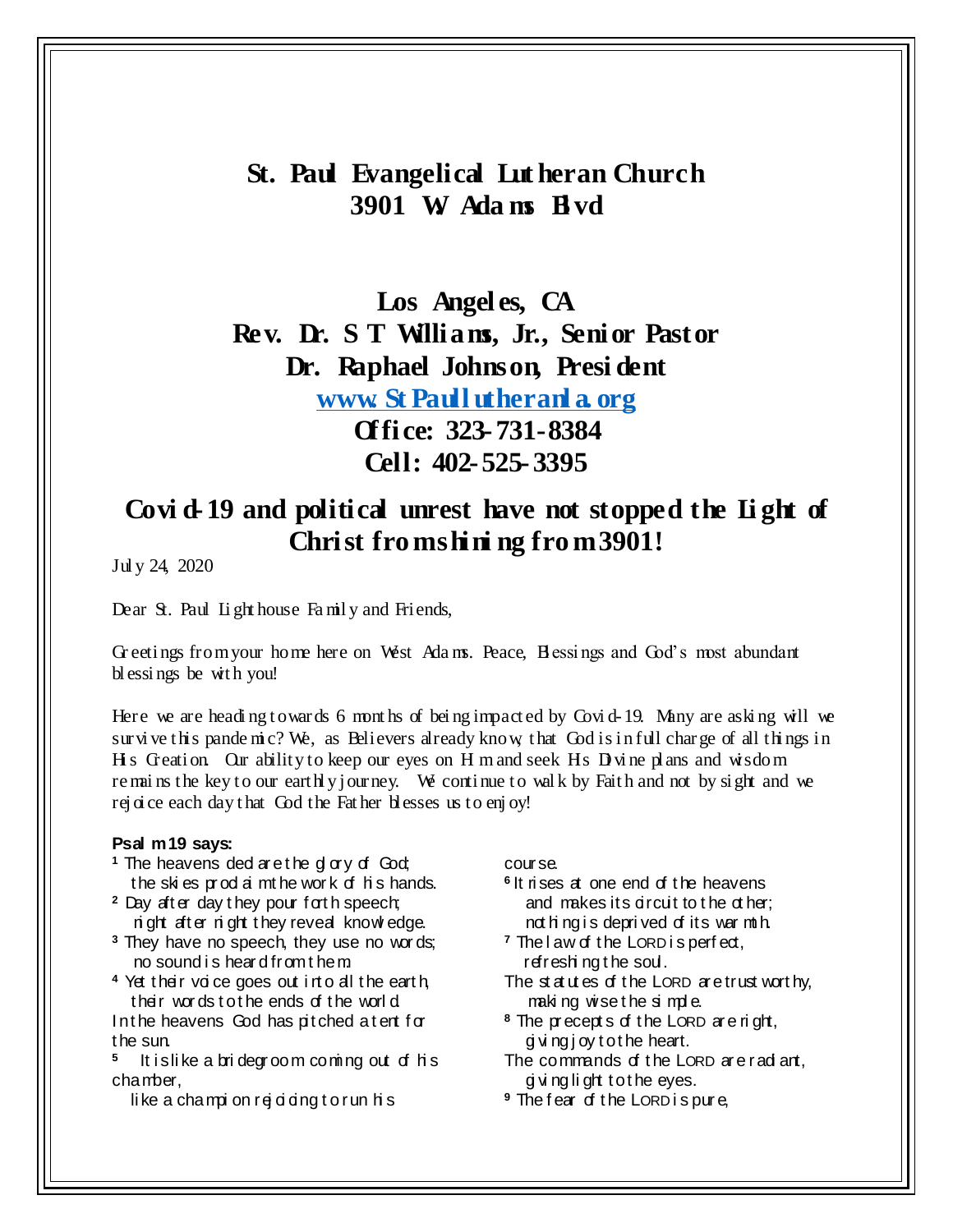enduri ng f or ever. The decrees of the LORD are firm, and all of t hem ar e ri ght eous.

<sup>10</sup> They are more precious than gdd than much pure  $\ddot{q}$ they are sweet er than honey,

- than honey from the honeycomb.
- **<sup>11</sup>** By t hem your servant is war ned; in keeping them there is great reward **<sup>12</sup>** But who can di scer n t heir own errors?

For give my hidden faults. <sup>13</sup> Keep your servant d so from willful sins; may they not rule over me. Then I will be blameless, innocent of great transgression.

<sup>14</sup> May these words of my mouth and this meditation of my heart be pl easing in your sight, LORD, my Rock and my Redeemer.

Sai nts, we remain focused on our mission in the mist of this Pandemic. I want to share just a few of the wonderful thi ngs God is doi ng i n our mist as result of your faithful ness in shari ng your ti me, talents and treasures:

- 1. Social media has been our saving grace during this pande mic. Our technology team re mains committed to the production of our YouTube Worship, Instagram, Face Book and We b Site. Go to: [www. stpaull ut heranl a. org](http://www.stpaullutheranla.org/) and see all the wonderful work that they are doi ng. You are able to make your tithes and offering donation from the site and send messages to me at any time.
- 2. **We ret urned to regul ar worshi p on Fat her's Day, June 21st. We are only havi ng 1**  Holy Divine Worship at 11:00a m with Holy Communion. Many of you are enjoying your worship via our YouTube Site. That is wonderful as well. Your spiritual growth and devel opment are key. Sick, shut-in and those sheltering in place are wel come to contact me for one-on-one (with social distancing in mind) prayer, devotion, counseling and Holy Co mmuni on. Our prayer tea m has conti nued t o lift up t he needs of our members and communit y. Our Church Council has re mai ned dedi cated and deepl y committed to managing the operations of the church. Thank you, Church Council Members!
- 3. We ekl y, we have 10-15 me mbers and communit y vol unt eers come t o assist us in vari ous capacities to be sure we have a safe ( Covi d-19), wel comi ng and spiritually cent ered ca mpus. Thank you all of the m. **You are wel co me to vol unteer 7 days a week i n vari ous ways. Just let me know your avail ability. We are a famil y.**
- 4. **Vi car Jean- Enock Berus has co mpl eted his first year i n the Se mi nary Progra m at Concordi a University, Irvine.** He finished once again with high acade mic honors. Most recently he organized the Covid-19 Community Care Packet Distribution. We were able to pass out over 200 free packs in the communit y to show t he l ove of Christ in a tangi ble way to our Greater Los Angeles Community. Several partners were involved in this pr oject. Anot her date is bei ng consi dered for earl y Sept e mber.
- 5. **St. Paul and t he Historical Eggl eston Foster Care and Yout h Center have forged a part nershi p.** This part nership allows us to be a counseling center for foster care youth, at-risk yout h from the community and Veterans needing substance abuse therapy and counseli ng. This part nershi p commenced on Jul y 1, 2020. A lease agree ment has been agreed upon. Marian Fifi Locke has accepted the position as our Ad ministrative Liaison in order to assist us wit h the facilitation of this communit y collaborati on.
- 6. **Mi a Harden and Mel ba Cannon have established a Food Pantry.** Every Fri day from 12Noon t o 4: 00p m t he doors of the Fell owshi p Hall are open wit h food donati ons from Tr ader Joe's and ot her vendors in our Greater Los Angel es Co mmunit y. Vol unt eers are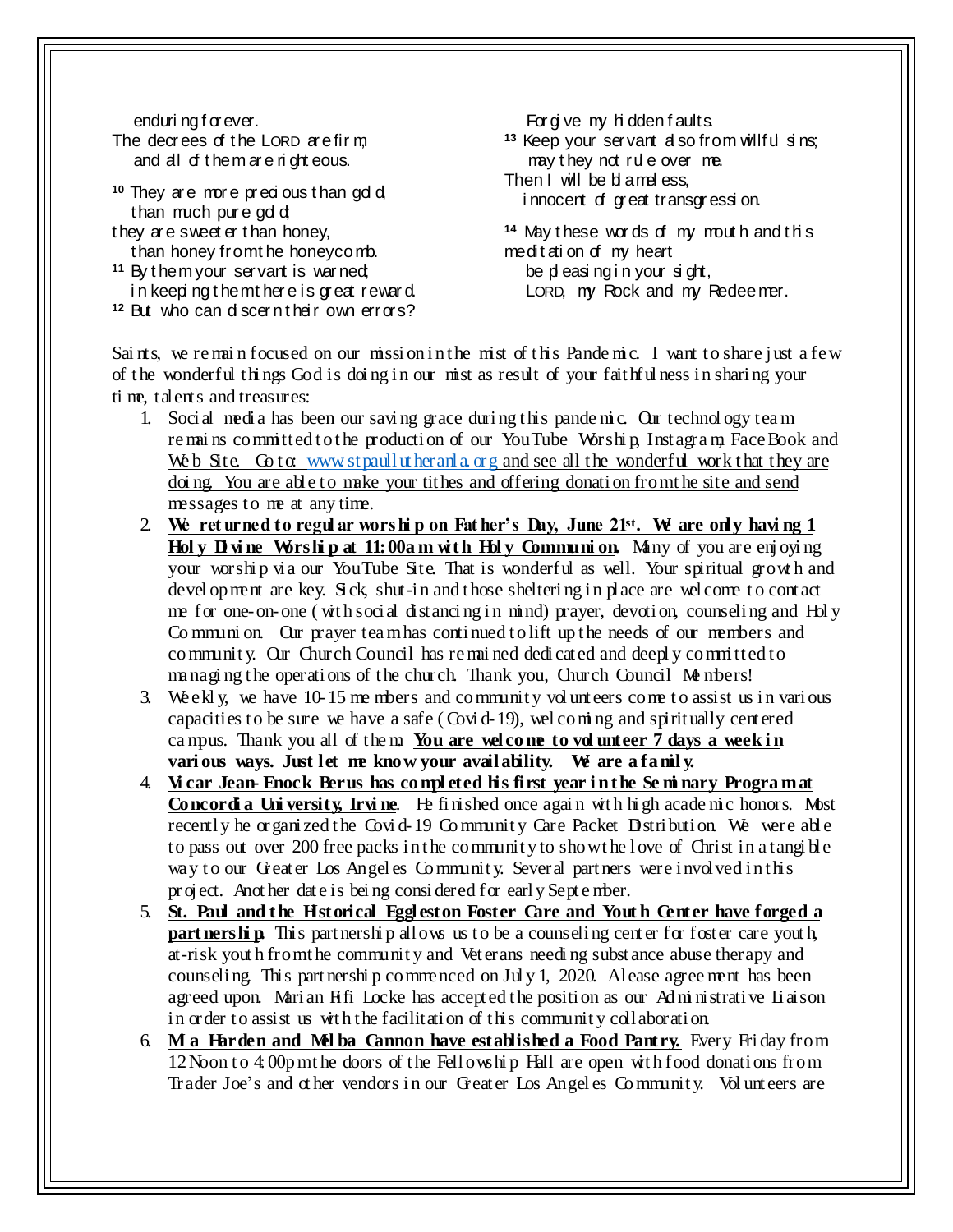wel come to come assist and shop for the mselves and others in their homes and communit y.

- 7. **St. Paul and Worl d City Center's ( WCC- Preschool) part nershi p re mai ns i ntact.** The funding is not available as contracted, but Church Counsel has a plan in place for a long-ter m repayment plan.
- 8. St. Paul wel comes Marky "Howard" Kessa to the St. Paul family. Howard will be a **Freshman at Concordia University, Irvine.** He will be in the pre-seminary program st udying Theology, Sociology and Business. Howard is from the Evangelical Lutheran Church of Haiti. 1st Lut heran Church of Jac mel, Haiti. Howar d's fat her is the Presi dent of the ELCH and Mayor of the Cit y of Jac mel.
- 9. **We acknowl edged our 2020 Graduates i n June wit h Cards, Gifts and Speci al prayers.** Congrat ulation Jaya Afflalo, Mya Afflalo, and Marky Howard Kessa. Please keep t hese graduat es in your prayers as they take the next steps in their journey.
- 10. I amin the process of developing a collaboration with Veterans Social Services, Inc. **( VSS)** This organization provides training resume devel opment, certifications in various occupati ons and j ob place ment. This will be availabl e to me mbers, yout h, vet erans and any me mber of the communit y for FREE! It is my visi on t o have t his up and runni ng at Gr ace Lut heran Church, 936 W. Ver non Bl vd by Sept e mber 2020.
- 11. **Si dney Hunt was called home to be with the Lord in February.** He is our only me mber who m the Lord has called home in 2020. The Hunt family has been a part of the St. Paul family since the 50's. He will be missed. Sidney was a United States Naval Vet eran.

## **I have encl osed t he foll owi ng for your edificati on and i nfor mati on:**

- **1. Ti t he and Offeri ng Envel opes**
- **2. LCMS Bl ack Mi nistry Ne wsl etter**
- **3. Wors hi p Fol der**

## **Psal m 23 says:**

- <sup>1</sup> The LORD is my shepherd, I lack not hing.
- **2** He makes me lie down in green

past ur es,

he leads me beside qui et wat ers,

**3** he refreshes my soul .

He gui des me al ong t he ri ght pat hs for his name's sake.

- **<sup>4</sup>** Even t hough I wal k through the darkest valley,  $[3]$
- I will fear no evil,

for you are with me;

your rod and your st aff, they comf ort me.

**<sup>5</sup>** You pr epar e a t abl e befor e me in the presence of  $m$  enemies. You and nt my head with di; my cup overfl ows.

<sup>6</sup> Surely your goodness and love will follow me

al the days of  $my$  life, and I will dwell in the house of the LORD forever.

## **Ro mans 8 says:**

28 And we know that in all things God works for the good of those who love him, who<sup>fil</sup> have been call ed according to his pur pose. <sup>29</sup> For those God for eknew he also predestined to be conformed to the i mage of his Son, that he might be the first born among many brothers and sisters.<sup>30</sup> And those he predestined, he also called; those he called, he also justified; those he justified, he al so gl orifi ed.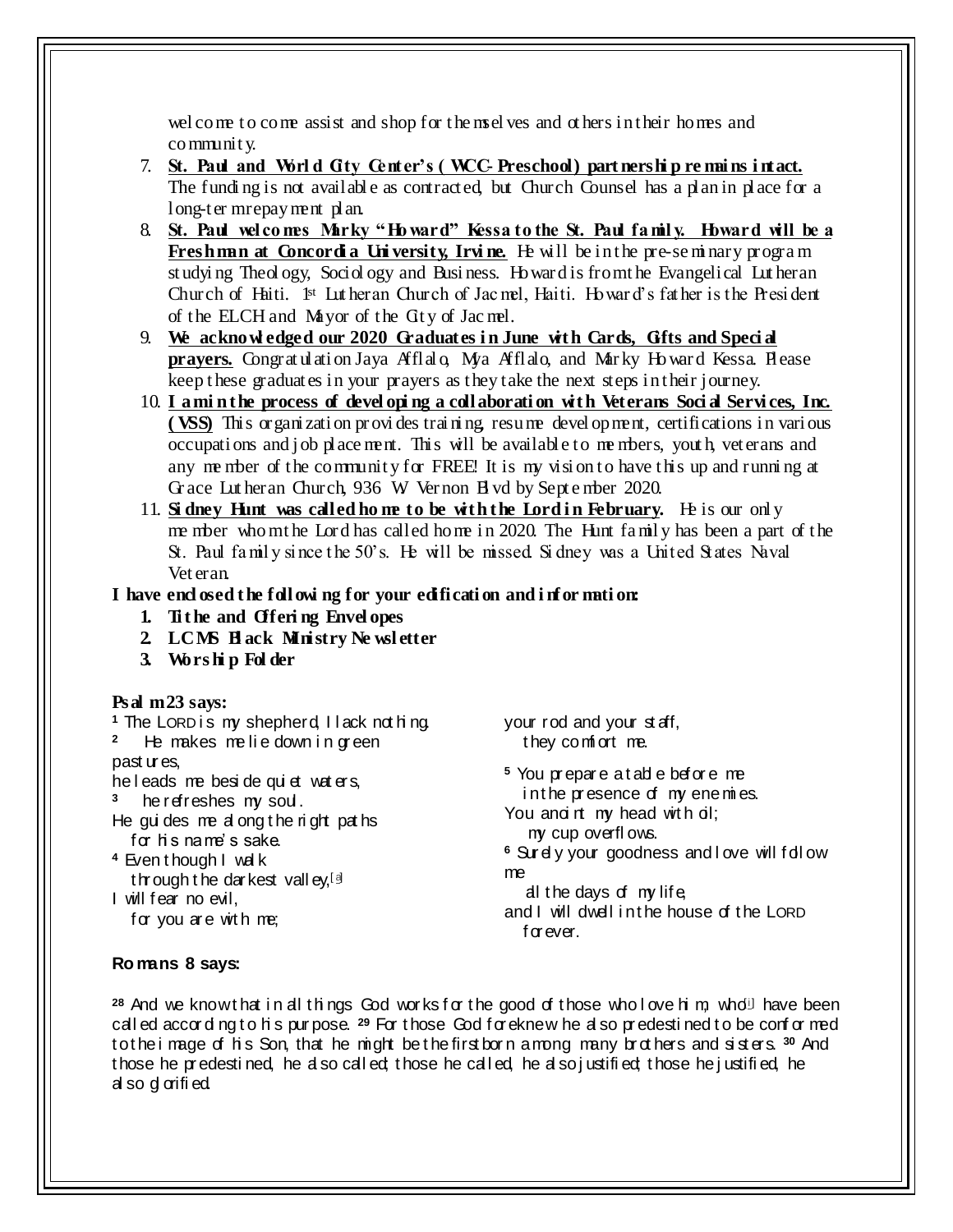<sup>31</sup> What, then, shall we say in response to these things? If Godisforus, who can be against us?<sup>32</sup> He who dd not spare his own Son, but gave him up for us all —how will he not also, al ong with him, grad ously give us all things? <sup>33</sup> Who will bring any charge against those whom God has chosen? It is God who justifies.<sup>34</sup> Who then is the one who conderms? No one. Christ Jesus who died —more than that, who was rai sed to life—is at the right hand of God and is also int erceding for us. <sup>35</sup> Who shall separ at e us from the love of Christ? Shall trouble or hardship or persecution or famine or nakedness or danger or sword? <sup>36</sup> As it is written:

" For your sake we f ace deat h all day l ong; we are considered as sheep to be sl aughter ed."

**<sup>37</sup>** No, i n all these t hi ngs we ar e mor e t han conquer ors t hrough Hi m who loved us. **<sup>38</sup>** For I am convi nced t hat neit her deat h nor life, neit her angel s nor demons, neit her the pr esent nor t he fut ure, nor any power s, **<sup>39</sup>** neit her hei ght nor dept h, nor anyt hi ng el se i n all cr eati on, will be abl e to separate us from the love of God that is in Christ Jesus our Lord.

Fi nall y, the Apostle Paul says in 2 Cori nt hian 5:

#### **Awaiti ng t he New Body**

**5** For we know that if the earthly tent we live in is destroyed, we have a building from God, an et ernal house in heaven, not built by human hands. <sup>2</sup> Meanwhile we groan, longing to be dothed inst ead with our heavenly dwelling<sup>3</sup> because when we are dothed, we will not be found naked. <sup>4</sup> For while we are in this tent, we groan and are burdened, because we do not wish to be und othed but to be dothed instead with our heavenly dwelling so that what is mortal may be swall owed up by life.<sup>5</sup> Now the one who has fashi oned us for this very purpose is God, who has given us the Spirit as a deposit, quar anteeing what is to come.

**<sup>6</sup>** Ther ef or e we ar e al ways confi dent and know t hat as l ong as we ar e at home i n t he body we ar e away from t he Lor d. **<sup>7</sup>** For we li ve by f ait h, not by si ght. **<sup>8</sup>** We ar e confi dent, I say, and woul d pr ef er to be away from the body and at home with the Lord<sup>9</sup> So we make it our goal to please hi m, whet her we ar e at home i n t he body or away from it. **<sup>10</sup>** For we must all appear bef or e t he judgment seat of Christ, so that each of us may receive what is due us for the things done while in the body, whet her good or bad.

Each of you re main in my thoughts and prayers each day. I remain available to you, your family and me mbers of our community. This is our time "to be Christ" to a world that is facing fear, worry, doubt, grief, unempl oy ment, political unrest and spiritual warfare. We have the ans wers to all of this and more. God's Holy Divine and Inerrant Word and a relationship with our Lord, Savi or and King, Jesus Christ. Let's go Saints!

Please stay in touch! Keep the Faith! Re main in the Word! Be Christ in the Hesh!

Your Shepherd and Fellow Servant,

Rev. D. S T Williams, Jr.

Cell: 402-525-3395